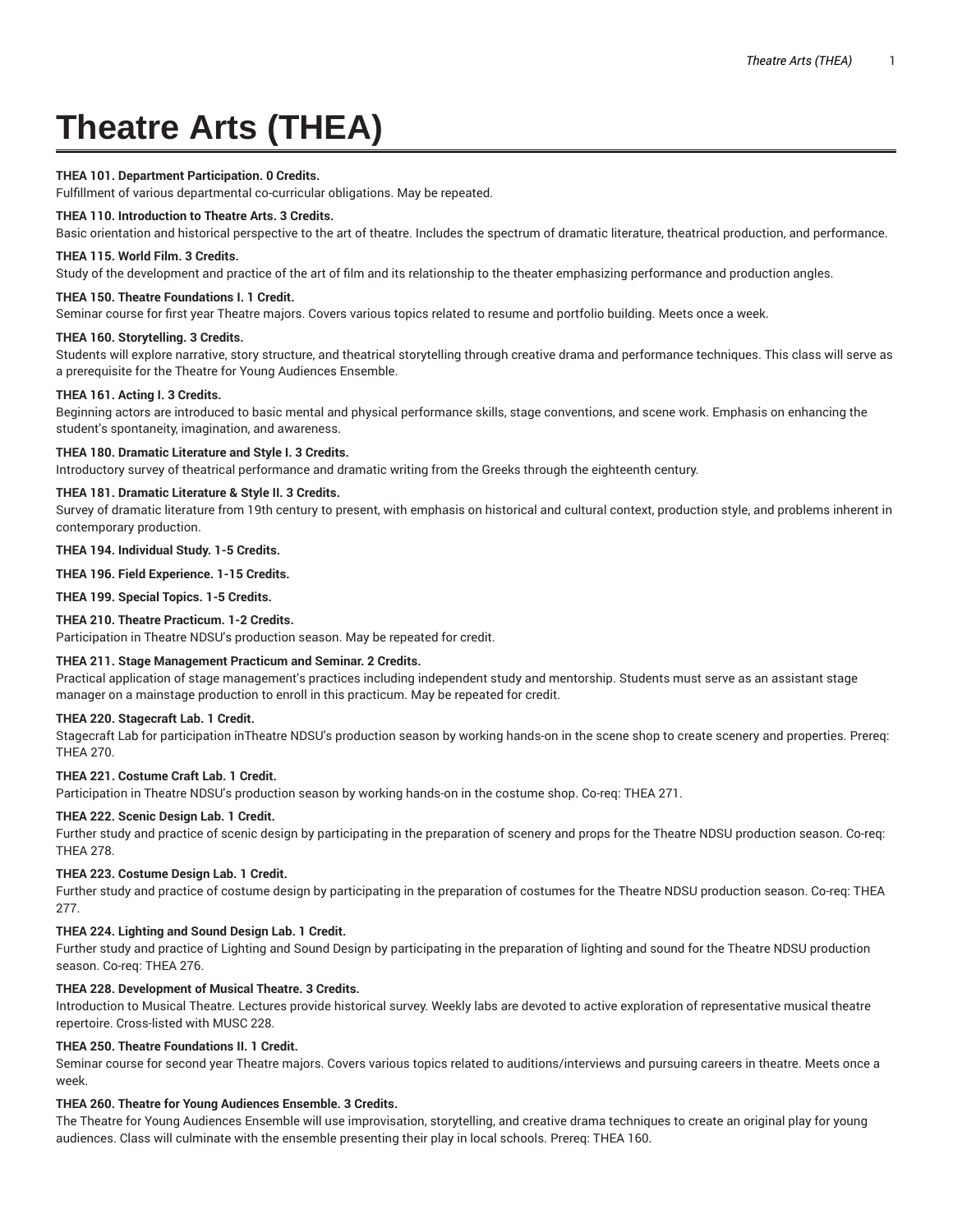# **THEA 261. Acting II. 3 Credits.**

Practical application of fundamental skills to textual work. Prereq: THEA 161.

# **THEA 262. Introduction to Dance. 2 Credits.**

Practicum course expanding the beginning student performer's physical/kinesthetic awareness. Examines basic styles of dance as employed in theatrical presentation (ballet, modern dance, jazz, and/or tap). Basics in theatre dance audition techniques, and choreography.

# **THEA 263. Dance Studio. 2 Credits.**

Introduction to the basic concepts and principles of ballet, modern, jazz, ballroom, swing, or tap dance through studio experiences. Each semester will focus on one specific style. May be repeated for credit with change in topic.

## **THEA 266. Voice and Movement for the Actor. 3 Credits.**

An introduction to the theory and practice of ideal vocal production and physical self-use. Exercises are offered addressing breath control, alignment, relaxation, resonance, articulation, projection, and expansion of physical and vocal creative expression. Prereq: THEA 161.

## **THEA 267. Acting for the Camera. 3 Credits.**

An introductory examination and exploration of the technique of acting for the camera. This class is a practical studio course where students take their acting skills and adapt them for the use of camera acting. Prereq: THEA 161.

## **THEA 268. Acting the Song I. 3 Credits.**

Study and application of the integration of acting and singing techniques. Restricted to Theatre and Music majors only. Prereq: MUSC 167 (1 semester). Co-req: THEA 161.

## **THEA 270. Stagecraft. 3 Credits.**

An introduction to the crafts and technologies used in the production of scenery, lighting and sound in the theatre. Three 1-hour lectures, one 2-hour laboratory.

## **THEA 271. Costume Craft. 3 Credits.**

Introduction to the techniques used for constructing costumes for theatre. 3 lectures, 1 two-hour laboratory.

## **THEA 272. Drawing for the Theatre. 3 Credits.**

Introduction to drawing for the theatre to include hand and computer-assisted drafting techniques.

## **THEA 274. Introduction To Stage Design. 3 Credits.**

Translation of text and music into ideas for stage design (scenery, costumes, lights) and introduction to use of both traditional and modern technologies in the process.

# **THEA 275. Theatrical Makeup Design. 3 Credits.**

Fundamentals of stage makeup.; facial analysis and introduction to materials and techniques. Character interpretation through two and threedimensional application.

# **THEA 276. Lighting and Sound Design for the Theatre. 3 Credits.**

An introduction to the art of theatrical lighting and sound design.

# **THEA 277. Costume Design for the Theatre. 3 Credits.**

Introduction to the principles and practices of costume design for the theatre through script analysis, research, fabric selection, and sketching.

# **THEA 278. Introduction to Design: Scenic Design. 3 Credits.**

This course introduces students to scenic design for the stage through play analysis, research, preliminary sketches, drafting, paint elevations and model building.

#### **THEA 279. Scenic Painting. 3 Credits.**

This course covers basic scenic painting techniques and common practices.

#### **THEA 280. World Theatre. 3 Credits.**

Survey of the theatre and drama of various European and non-Western cultures.

**THEA 291. Seminar. 1-5 Credits.**

**THEA 292. Study Abroad. 1-15 Credits.**

**THEA 294. Individual Study. 1-5 Credits.**

**THEA 296. Field Experience. 1-15 Credits.**

**THEA 299. Special Topics. 1-5 Credits.**

# **THEA 301. Musical Theatre Troupe. 1 Credit.**

A select performance ensemble of 10-20 students. Students will develop, do research on, and present songs and choreography from musical theatre productions. By audition and permission of instructor. May be repeated.

# **THEA 345. Devising. 3 Credits.**

Development and application of skills required to create and perform innovative devised performances.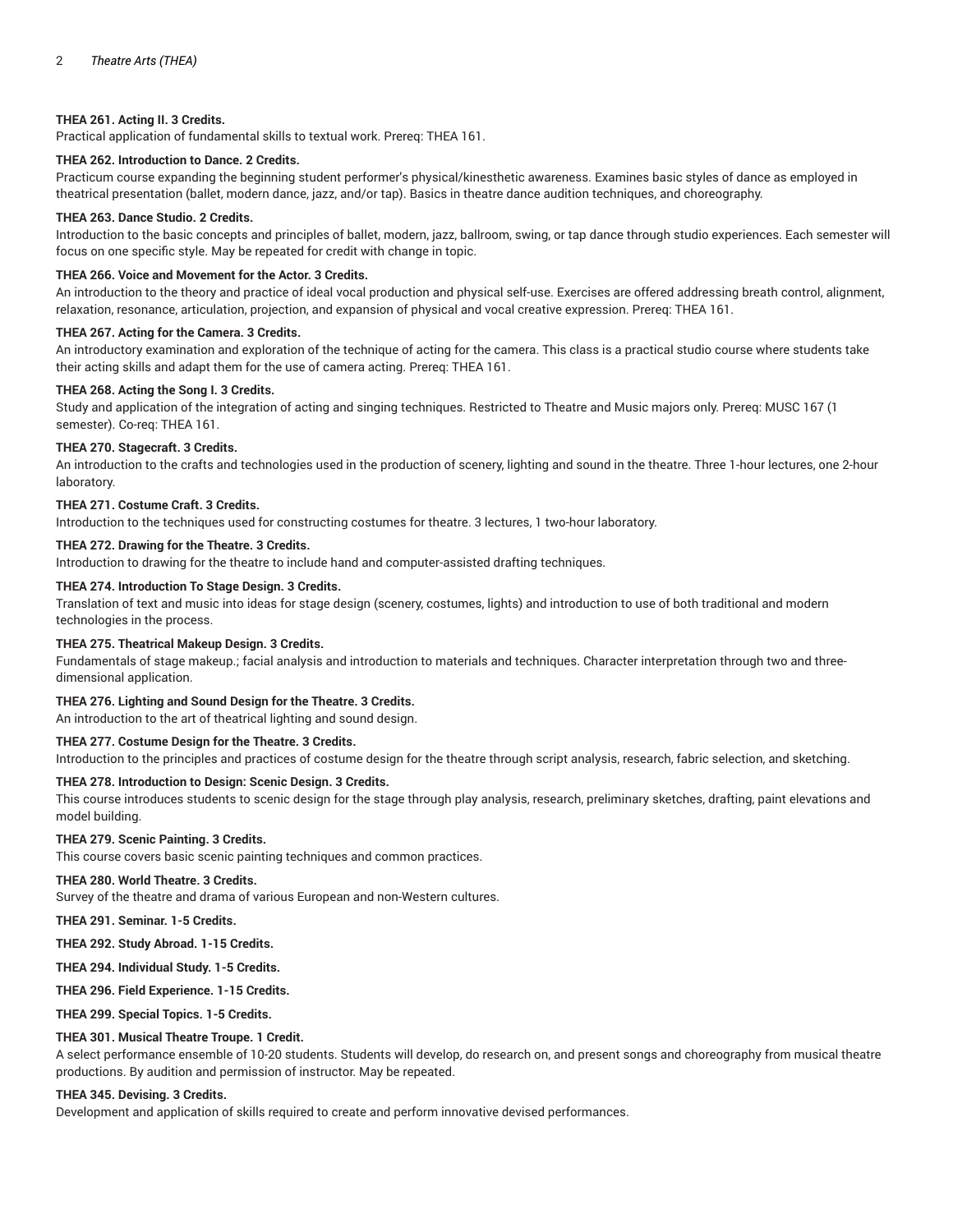# **THEA 350. Theatre Foundations III. 1 Credit.**

Seminar course for third year Theatre majors. Covers topics related to building the skills necessary to find work as a theatre professional. Meets once a week.

# **THEA 361. Acting III: Advanced Realism. 3 Credits.**

Advanced studies in realistic acting technique and scene work. Course open to student with BFA-standing only. Prereq: THEA 261.

#### **THEA 362. Dance Styles for Theatre. 1 Credit.**

Integration of beginning dance techniques in the standard theatre dance repertoire through studio experiences. Prereq: THEA 262.

## **THEA 363. Dance Studio II. 2 Credits.**

Intermediate study in the study of the concepts and principles of ballet, modern, jazz, or tap dance through studio practice and performance. May be repeated for credit. Prereq: THEA 263.

#### **THEA 365. Directing I. 3 Credits.**

Introduction to the creative process of directing. Focus on script analysis, basic directing tools, and scene work. Prereq: THEA 161.

### **THEA 368. Business of Acting. 3 Credits.**

Advanced study in business of acting, addressing resume/portfolio, photos, audition package/interviews, agents, unions, graduate programs, national theatre organizations, and audition resources. Prereq: BFA standing, THEA 261, THEA 266.

#### **THEA 370. Technical Theatre Production. 1-3 Credits.**

Advanced study in technical theatre production. Emphasis on planning and realization of technical theatre elements. Hours arranged as appropriate to assignment. Student should consult with instructor on number of credits to take. May be repeated for credit.

# **THEA 376. Theatrical Design Studio I: Theatrical Drawing and Rendering. 3 Credits.**

Drawing and rendering techniques for theatrical designers.

# **THEA 377. Theatrical Design Studio II: Collaboration of the Designer. 3 Credits.**

Development of collaboration, enhancement of design theory, and advanced practice of the design process.

# **THEA 379. Study Tour Abroad. 1-6 Credits.**

## **THEA 381. Technical Theatre Seminar. 1 Credit.**

A detailed study into the different technologies and processes involved in the technical areas of theatrical production. Each class will involve concentrated study in one category of technical production skills. May be repeated for credit.

#### **THEA 386. Theatrical Design Studio III; Design for Alternative Venues. 3 Credits.**

Advanced study, studio practice and critique. Development of concept and content for alternative venues. Prereq: THEA 286, THEA 287.

# **THEA 387. Theatrical Design Studio IV; Research in the Studio. 3 Credits.**

Advanced study, studio practice and critique. Emphasis on research techniques, professional practice, and presentation. Prereq: THEA 286, THEA 287.

**THEA 391. Seminar. 1-5 Credits.**

**THEA 392. Study Abroad. 1-15 Credits.**

**THEA 394. Individual Study. 1-5 Credits.**

**THEA 396. Field Experience. 1-15 Credits.**

**THEA 397. Co-op Internship. 1-5 Credits.**

**THEA 399. Special Topics. 1-5 Credits.**

#### **THEA 450. Capstone Experience. 3 Credits.**

Demonstration of mastery in selected area of theatre through an advanced project in acting, directing, design/technical theatre, or dramaturgy. Departmental capstone experience. Prereq: Senior standing.

## **THEA 461. Acting Shakespeare. 3 Credits.**

Advanced training in techniques for analysis, preparation and performance of Shakespeare's plays and sonnets. Prereq: BFA standing with emphasis in Performance,THEA 261, THEA 266.

## **THEA 462. Acting Styles. 3 Credits.**

Introduction to various major performance styles, ranging from Greek tragedy through twentieth century nonrealism Styles covered include Greek, French neoclassical, Brechtian epic theatre, and absurdism. Prereq: THEA 261.

## **THEA 465. Directing II. 3 Credits.**

Problems in directing, formulating production concepts, casting, working with actors, and aiding characterization. Includes preliminary work with thrust and arena staging. Prereq: THEA 365. {Also offered for graduate credit - see THEA 665.}.

## **THEA 466. Advanced Voice for the Actor. 3 Credits.**

Intensive examination/development of the vocal mechanism. Focus on consonant/vowel production, diction/articulation, resonance/placement, and breath/posture complemented by introduction of IPA, character voices, and dialects. Prereq: BFA standing in Performance Track, THEA 266.